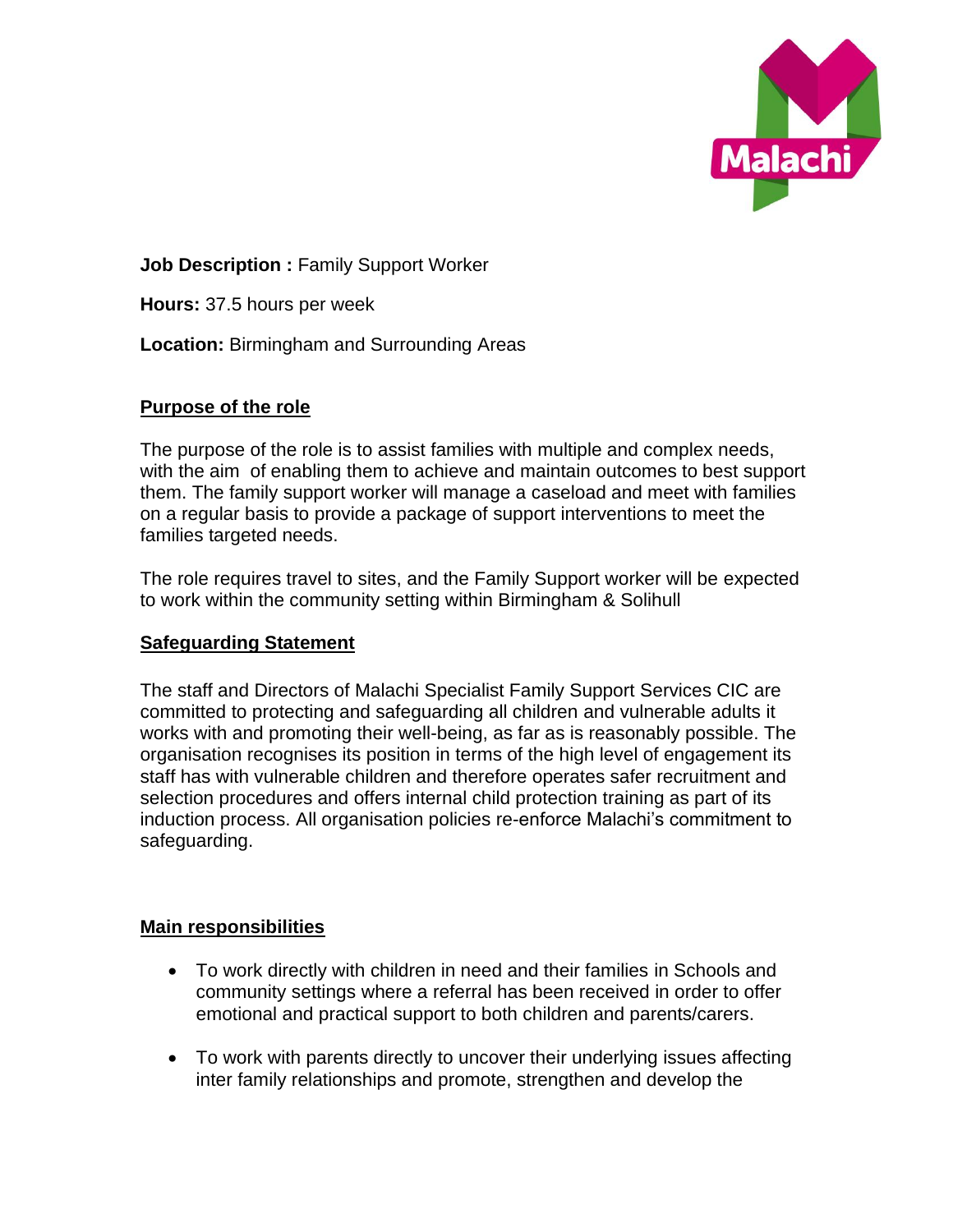resilience and potential of parents/carers and children, to reduce dependency on external specialist services

- Deliver a solution focused approach whilst maintaining focus on the safety and well being of the family
- To make accurate assessments and action plans and work to these identified actions in order to positively influence family situations.
- Liaise with teachers, other relevant professionals, social services and other external agencies where appropriate
- Liaise with Children's Services (Adults/Children's Services) and professionals within external agencies, as agreed within plans for children.
- Complete relevant case notes, reports and assessments using the organisations bespoke software programme
- To professionally represent Malachi, by working in line with the policies and procedures of the company at all times.
- Following relevant training, to contribute to/lead the Common Assessment Framework or Early Help Assessments process where appropriate (full training can be given).

## **General Duties and Responsibilities:**

- To ensure you have an understanding (appropriate to your role) of, and comply with Malachi SFSS procedures for promoting and safeguarding the welfare of children
- To attend conferences, review meetings, supervision and training sessions as requested
- To comply with Malachi's Health & Safety policy, data protection policy and to protect your own and others health, safety and welfare
- To comply with Malachi's Diversity and Equality policy, in every aspect of your work
- To work flexibly as will be required by the needs of the service to carry out any other reasonable duties as required